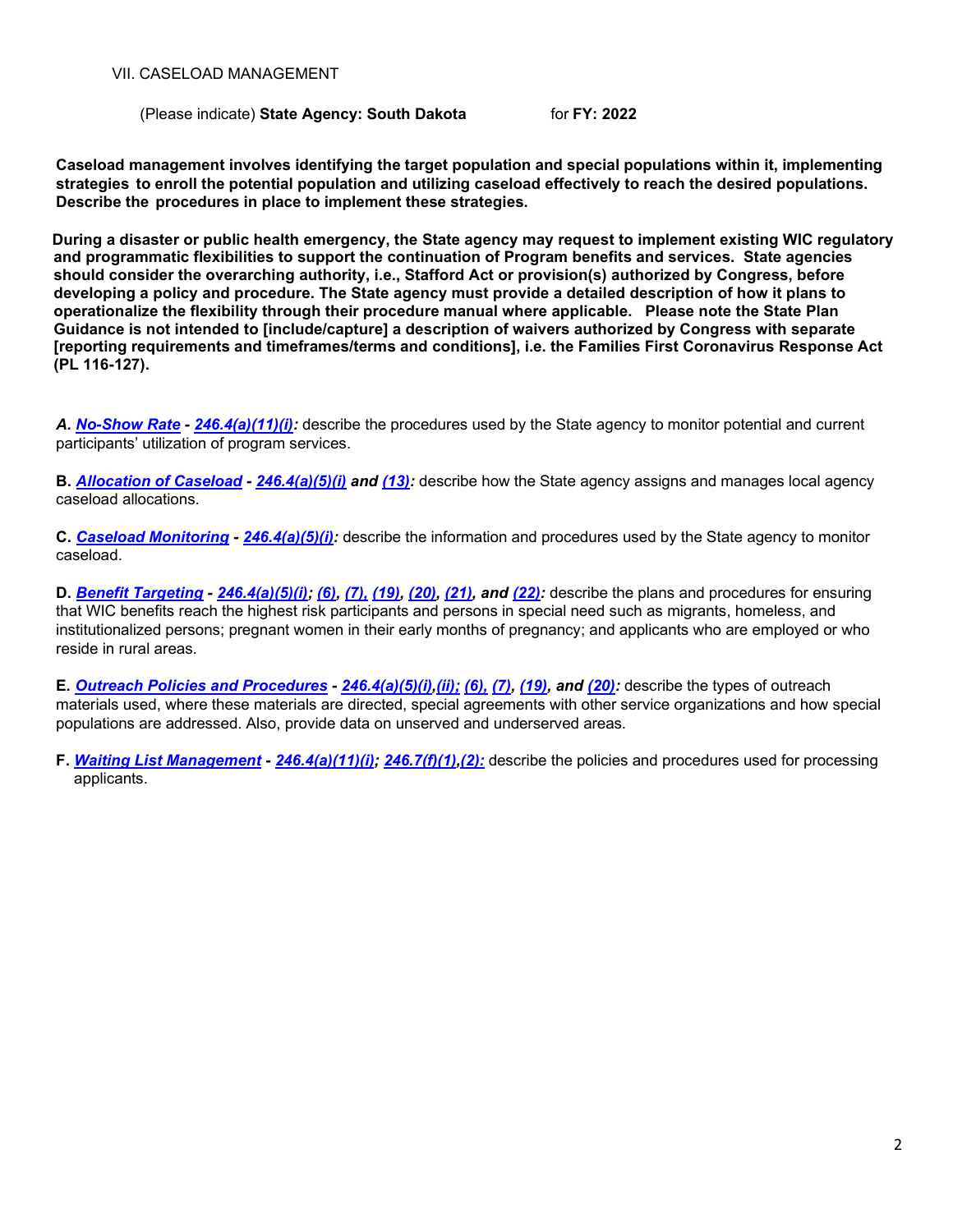# <span id="page-1-0"></span>**A. No-Show Rate**

- **1. Policies and Procedures for Missed Certification Appointments and Food Instrument/Cash Value Voucher Pick-Up (No-Shows)**
- a. The State agency has specific policies and procedures to ensure follow-up of no-shows for (check all that **apply):**
	- $\boxtimes$  Initial certification for any potential participant
	- $\boxtimes$  Subsequent certifications for high-risk participants
	- $\boxtimes$  Subsequent certification for current participants
	- ☐ Food instrument/cash value voucher pick-up
	- ☐ Food instrument/cash value voucher/cash value benefit non-redemption
	- $\Box$  State agency has no specific policies and procedures for no-show follow-up
- **b. The local agency or State agency, when the State agency has no separate local agencies, attempts to contact each pregnant woman who misses her first appointment to apply for participation in the Program in order to reschedule the appointment. Such procedures include (check all that apply):**
	- $\boxtimes$  At the time of initial contact, the local agency obtains the pregnant woman's mailing and/or email address and telephone number
	- $\boxtimes$  If the applicant misses her first certification appointment, an attempt is made to contact her by:
		- ☒ Telephone
		- ☒ Mail
		- $\boxtimes$  Email
		- ☒ Text
		- ☒ Mobile App
	- $\boxtimes$  If contact is established, she is offered one additional certification appointment.
	- $\Sigma$  If she cannot be reached, the local agency follows-up with a request for the applicant to contact the local agency for a second appointment by sending her a:
		- ☐ Postcard
		- ☒ Letter
		- $\boxtimes$  Email
		- ☒ Text
		- $\boxtimes$  A second appointment is provided upon request from the applicant.
		- ☐ Other

#### **2. Monitoring No-Show Rates**

#### **a. The State agency has (check all that apply):**

- $\boxtimes$  Standards defining acceptable no-show rates
- ☒ Policies and procedures designed to assist local agencies to improve no-show rates;
- $\Box$  Sanctions that may be applied to local agencies that have chronically unacceptable no-show rates;
- ☐ Provides regular feedback to local agencies concerning no-show rates
- $\Box$  Reports to address appropriate follow-up of no-shows
- ☐ No specific policies or procedures concerning local agency no-show rates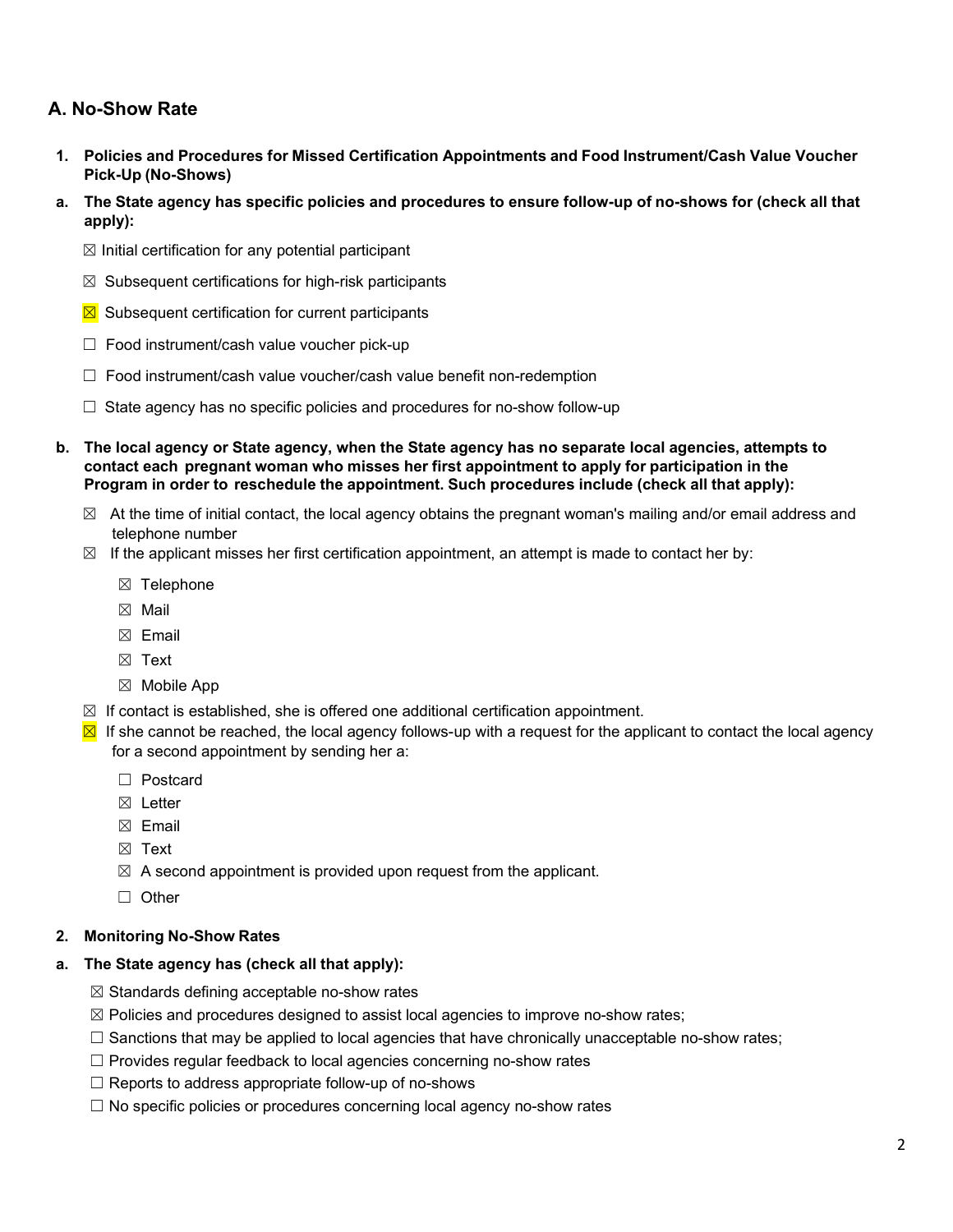ADDITIONAL DETAIL: Caseload Management Appendix and/or Procedure Manual (citation):

#### b. As a matter of standard procedure, the State agency monitors no-show rates through (check all that apply):

- $\Box$  State agency does not monitor local agency no-show rates
- ☒ Local agency reviews
- $\boxtimes$  Automated reports
- $\Box$  Local agency reports on no-show rates
- $\Box$  Other (specify):

### **ADDITIONAL DETAIL: Caseload Management Appendix and/or Procedure Manual (citation):**

### **Appendix B Caseload Show – Rate Report**

# <span id="page-2-0"></span>**B. Allocation of Caseload**

### ☒ **DOES NOT APPLY (EXPLAIN WHY AND PROCEED TO NEXT SECTION)**

The State Agency does not allocate funding to Local Agencies. Contractual agreements are established for personnel, training, per diem and travel only. Payments are made to the counties and Public Health Alliance sites on a per participant rate as an expenditure monthly. We do estimate participation for each clinic prior to contracting to determine estimated amount of payment for the entire year.

### 1. The State agency considers the following factors in its initial allocation of caseload to local agencies (check **all that apply):**

- ☒ Percent of target population served by local agency's service area
- $\Box$  Analysis of no-show, void, non-redemption rates by local agencies
- $\boxtimes$  Participation by priority and category
- $\Box$  Special population pockets
- □ Waiting lists
- ☒ Staffing/ability of local agencies to serve caseload
- $\boxtimes$  Prior year caseload
- $\Box$  Food package costs per person
- □ Special projects
- $\Box$  Other (identify):

# **ADDITIONAL DETAIL: Caseload Management Appendix and/or Procedure Manual (citation):**

**Appendix D Caseload by Region Targets and Appendix E Caseload Closeout by Priority Report**

**2. The State agency has a written procedure for allocation of caseload to local agencies.**

☐ Yes ☒ No

**If yes, attach written procedure in the Caseload Management Appendix or specify location in the Procedure Manual below.**

**If no, what guidelines does the State agency use for caseload allocation? (Describe in Caseload Management Appendix)**

#### **ADDITIONAL DETAIL: Caseload Management Appendix and/or Procedure Manual (citation):**

The state does review annually the caseload and is assigning caseload by Region. This is based on the past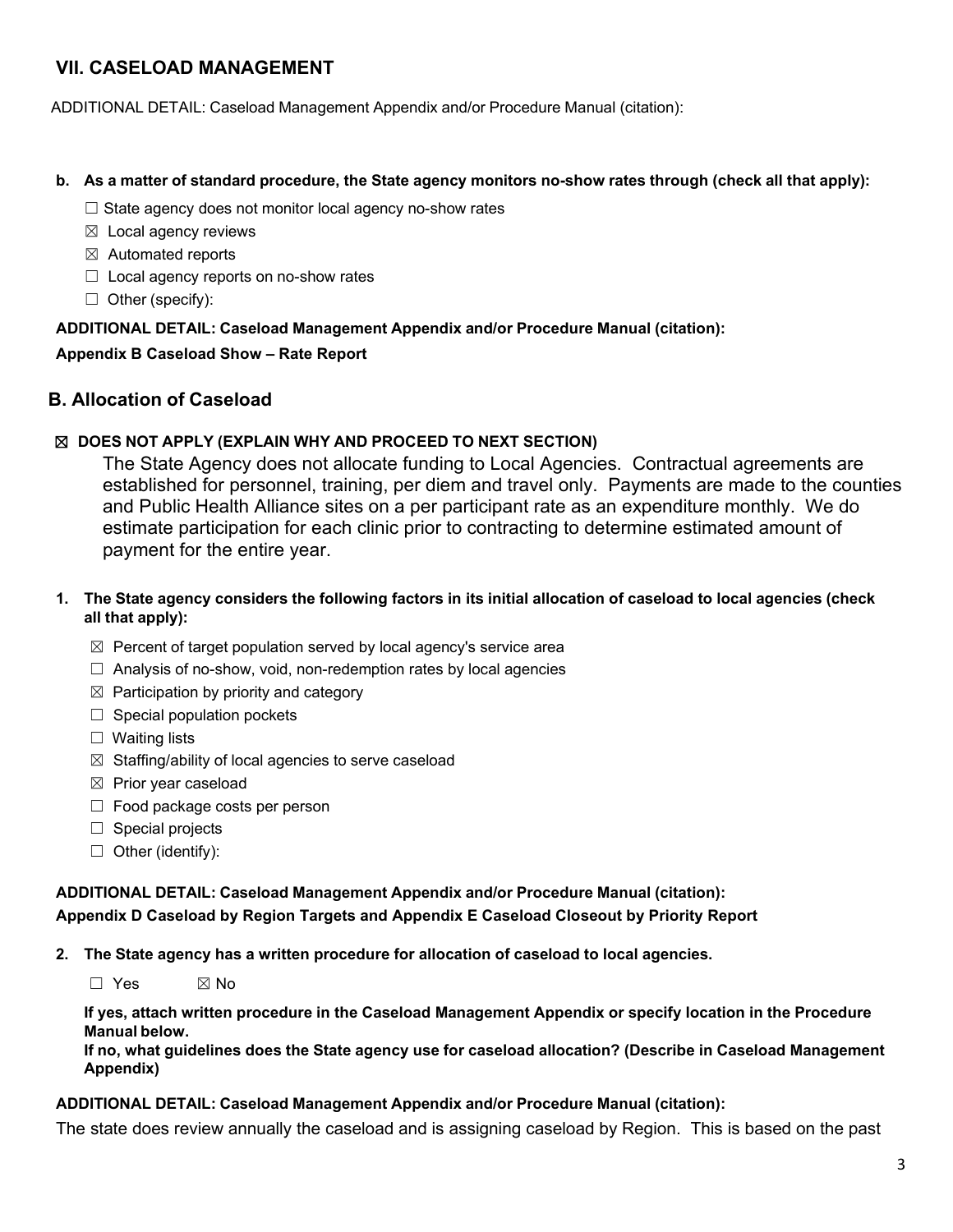participation numbers and a goal of serving 85% of all potential eligible participants. The Local Agencies do not have jurisdiction over which participant can be served in their area. Priorities served are consistent throughout the State. Currently all counties serve priorities 1-VI and Priority VII from other states if a transfer is received. Priorities may be limited throughout the State based upon funding. If funding is not available to serve all priorities statewide, the lowest priority would be put on a waiting list and if need be, the next priority level until such time as funding was re-established. Alternative means of eliminating an entire Priority would be considered, such as only one or two year old children in Priority V may be eligible, but not three or four year old children, or a one-time certification as a Priority V only.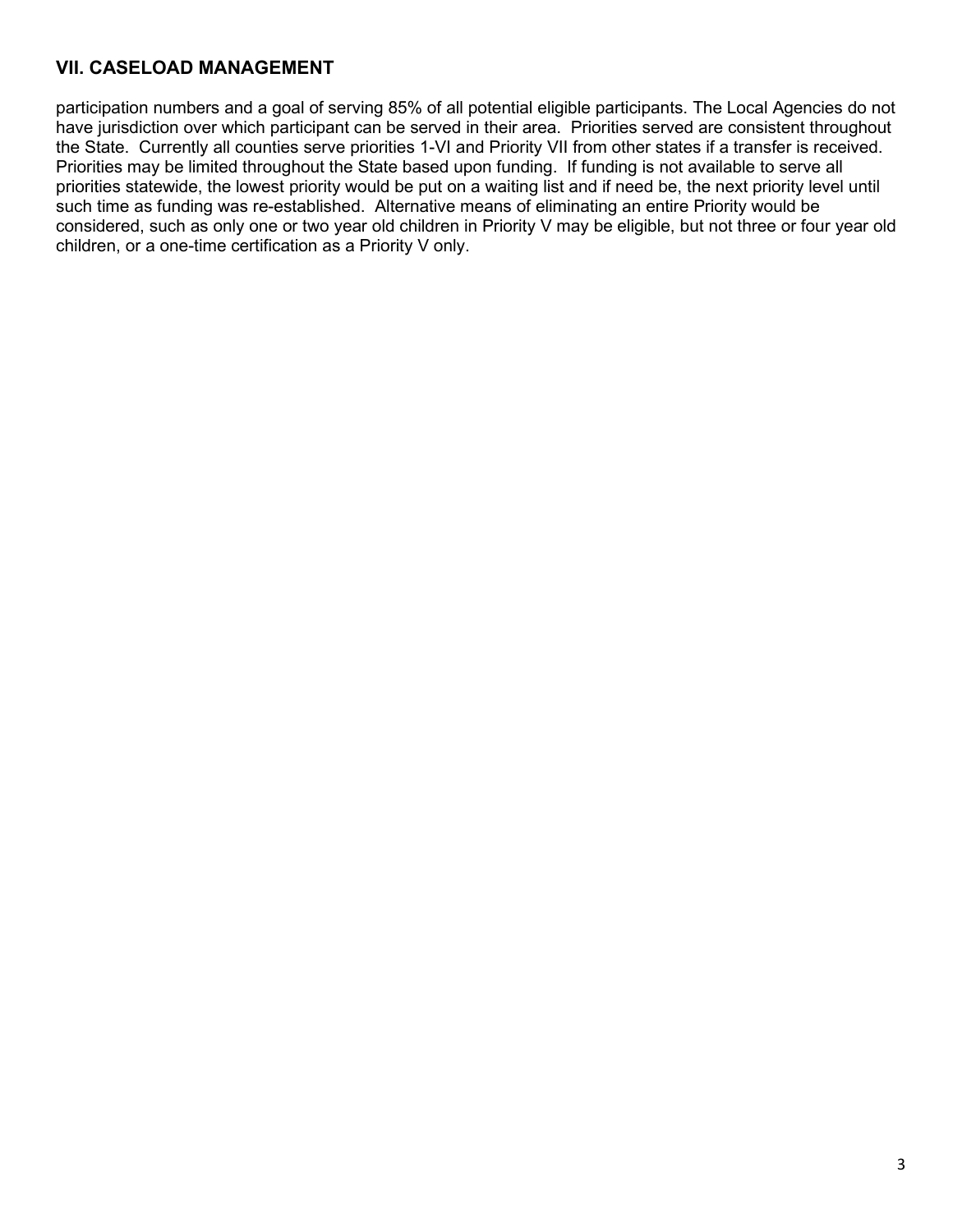3. The State agency has a procedure in place to ensure that current/prior year caseload levels are maintained.

☒ Yes ☐ No

If No, explain why not:

- 4. If it appears that during the course of the program year all funds will not be spent, the State agency may **reallocate caseload on the basis of the following factors (check all that apply):**
	- $\Box$  The State agency does not reallocate caseload mid-year
	- $\boxtimes$  Same basis as for initial allocation of caseload
	- $\boxtimes$  Local agency participation levels
	- $\Box$  Local agency high priority participation
	- ☐ Waiting lists
	- $\Box$  Successful special projects

 $\boxtimes$  Other (specify): Contractual agreements are configured based on the previous year's highest month participation. Expenditures are reviewed monthly by the State Office. If additional expenditures are anticipated and justified and will exceed the amount of the contract and amendment will be completed.

#### **ADDITIONAL DETAIL: Caseload Management Appendix and/or Procedure Manual (citation):**

**Refer to State Plan Goals and Objectives and Appendix D Caseload by Region Targets**

**5. The State agency has written procedures for local agencies to follow in situations of overspending:**

 $\Box$  Yes  $\boxtimes$  No

If a written procedure is available, provide in the Caseload Management Appendix or specify location in the **Procedure Manual below.**

**ADDITIONAL DETAIL: Caseload Management Appendix and/or Procedure Manual (citation):**

# <span id="page-4-0"></span>**C. Caseload Monitoring**

- 1. The State agency's caseload monitoring process includes the review of the following data (check all that **apply):**
	- $\boxtimes$  Participation levels/rates  $\boxtimes$  High-risk participant levels/rates
	- $\boxtimes$  No-show rates  $\boxtimes$  Food costs per participant
	- ☐ Food costs by area ☐ Other (specify):

### **ADDITIONAL DETAIL: Caseload Management Appendix and/or Procedure Manual (citation): Appendix A – Estimated Participation and Appendix C – Caseload High Risk Report**

- **2. The State agency uses the following methods to monitor the above areas (check all that apply):**
	- $\Box$  Manual reports submitted by local agencies
	- $\boxtimes$  MIS-generated reports (If utilized please attach a description of each report and how they are used)
	- ☒ On-site reviews
	- $\Box$  Other (specify):

#### **ADDITIONAL DETAIL: Caseload Management Appendix and/or Procedure Manual (citation):**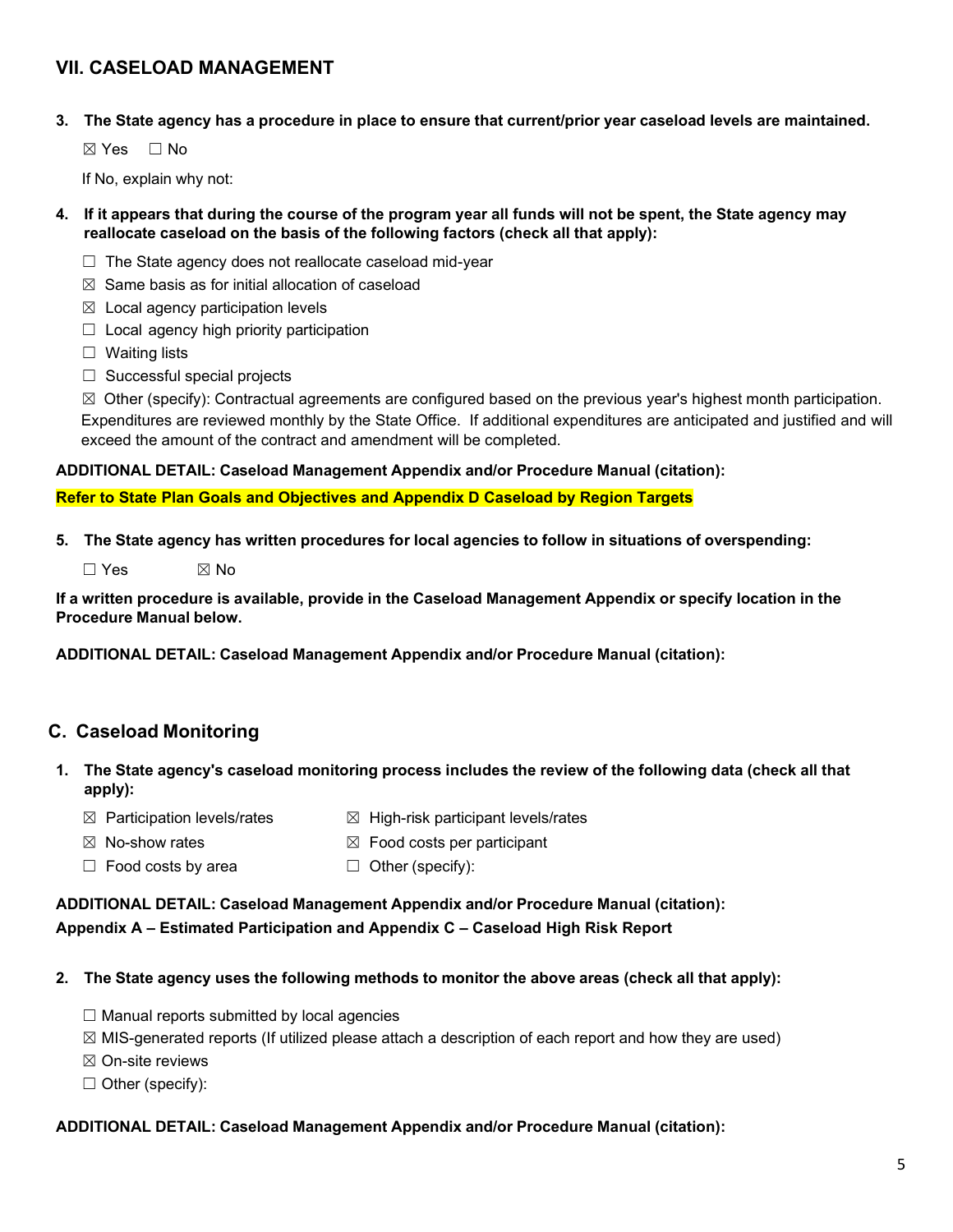#### **Refer to Policy 9.04 Program Compliance Review**

- **3. Local agency caseload utilization, by any method, is reviewed by the State agency at least:**
	- ☒ Monthly
	- ☒ Quarterly
	- $\boxtimes$  Other (specify): At the time of Management Evaluations or if concerns are identified. When there are staffing shortages or staff leaving to determine need and appropriate coverage rates.
	- $\Box$  Not applicable

#### **ADDITIONAL DETAIL: Caseload Management Appendix and/or Procedure Manual (citation): Refer to Policy 9,04 Program Compliance Review**

### <span id="page-5-0"></span>**D. Benefit Targeting**

- **1. Development and Monitoring of State Agency Targeting Plans**
- a. The State agency has a plan to inform the following classes of individuals of the availability of Program **benefits (check all that apply):**
	- $\boxtimes$  Pregnant women, with special emphasis on pregnant women in the early months of pregnancy
	- $\boxtimes$  High-risk postpartum women (e.g., teenagers)
	- $\boxtimes$  Parents/Caregivers of Priority I & II infants
	- $\boxtimes$  Migrants
	- ☒ Homeless persons/families
	- $\boxtimes$  Incarcerated pregnant women
	- $\boxtimes$  Institutionalized persons
	- $\Box$  Other (specify):

**ADDITIONAL DETAIL: Caseload Management Appendix and/or Procedure Manual (citation):**

**Please refer to 12.01 Nutrition Education and Marketing Plan Guidance page 27. We are working on data specific to targeting through Tableau and anticipate additional information for Clinic staff to utilize through the OCFS Assessment Implementation Process. We have a Program data implementation Team that is tasked to assist in our marketing and targeting efforts.**

- b. The local agency or State agency, when the SA has no separate local agencies, contacts the following **organizations to provide WIC Program information to eligible infants and children:**
	-
	- **⊠** Foster care agencies <br>**IM** Protective service agencies
	- $\boxtimes$  Child welfare authorities  $\boxtimes$  Other (specify): Department of Social Services and the

Department of Education

c. The State agency ensures that benefits are targeted to those at greatest risk by limiting the use of regression **as a nutrition risk criterion to only once after a certification period.**

 $\boxtimes$  Yes  $\Box$  No

d. In addition to, or in lieu of, State-developed plans, the State agency encourages/permits local agencies to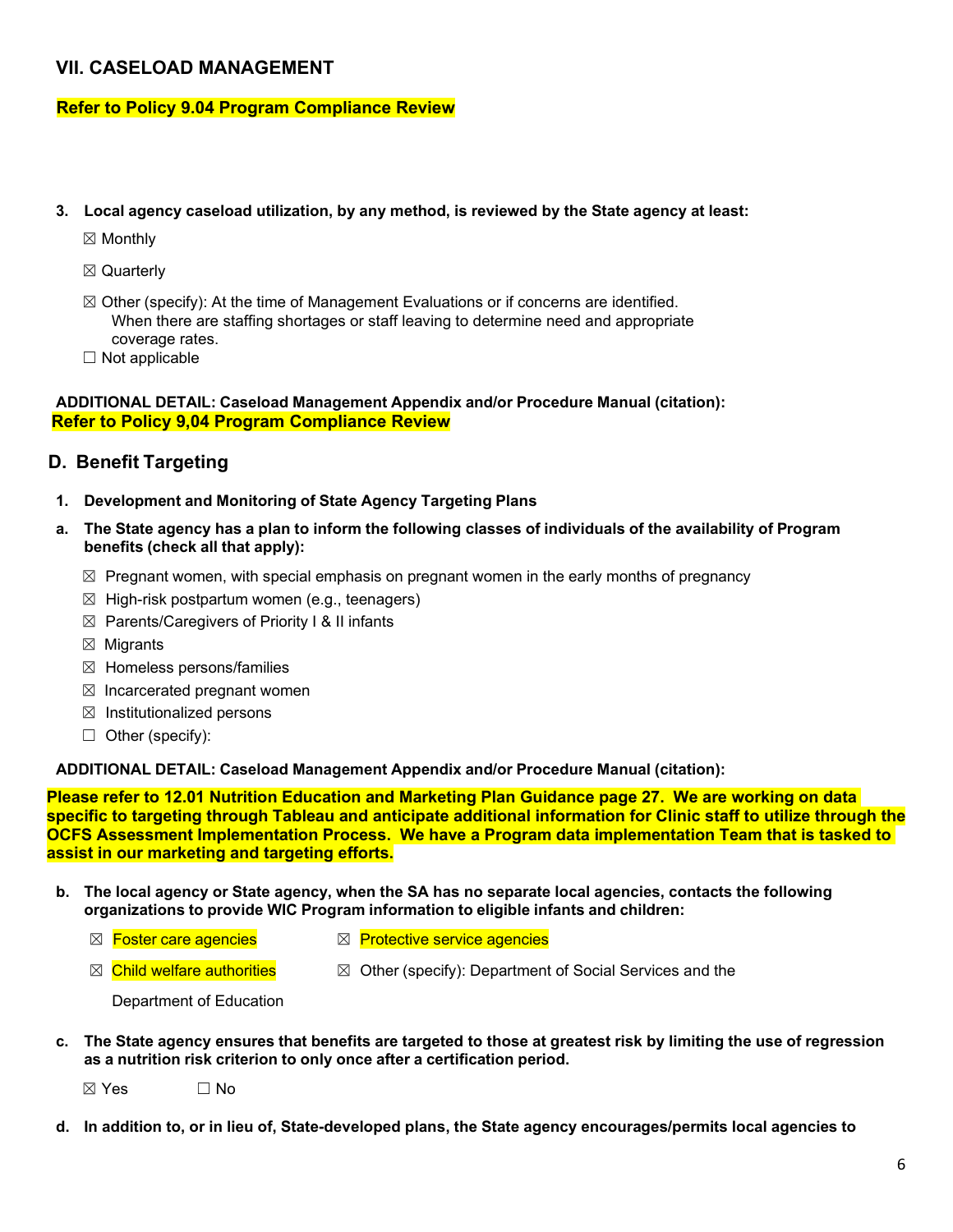#### **develop their own targeting plans.**

 $\boxtimes$  Yes  $\Box$  No  $\Box$  Not Applicable

- **e. If yes, the State agency assures the appropriateness/quality of local agency targeting plans by:**
	- ☒ Requiring local agencies to submit plans for State agency approval
	- $\boxtimes$  Review plans during local agency reviews

 $\Box$  Other (specify):

#### **f. The State agency monitors benefit targeting through (check all that apply):**

- $\boxtimes$  Automated reports developed by State agency
- $\Box$  Manual reports submitted by local agencies  $\boxtimes$  Local agency reviews
- $\boxtimes$  Other (specify): During Management Evaluations

#### **ADDITIONAL DETAIL: Caseload Management Appendix and/or Procedure Manual (citation):**

Policy and Procedure 12.1 Nutrition Education and Marketing Plan Guidance; Appendix A- 2020 Goals and Objectives; 2.01 -2.12 Certification and Eligibility; 2.13 Nutrition Risk Criteria; 2.13F Other Risk Criteria Definition and Justification - Manual location: https://sdwic.org/knowledge/

### <span id="page-6-0"></span>**E. Outreach Policies and Procedures**

**1. Outreach Policies, Procedures and Materials**

#### **a. To administer outreach activities, the State agency (check all that apply):**

- $\boxtimes$  Issues a standard set of outreach materials for use by all local agencies
- $\boxtimes$  Requires local agencies to develop outreach plans
- $\boxtimes$  Reviews outreach plans developed by local agencies
- $\boxtimes$  Reviews and approves any outreach materials developed by local agencies
- $\boxtimes$  Utilizes broadcast media for outreach activities
- $\Box$  Other (specify):

#### **b. Availability of Program benefits is publicly announced at least annually via:**

| <b>State Agency</b> | <b>Local Agency</b>                            |
|---------------------|------------------------------------------------|
| ⊠                   | <b>Newspapers</b><br>$\boxtimes$               |
| ⊠                   | Radio<br>⋈                                     |
| ⊠                   | Posters<br>⋈                                   |
|                     | Letters<br>1 IX                                |
| ⊠                   | Brochures/pamphlets<br>$\bowtie$               |
|                     | Television                                     |
| ⊠                   | Social Media (Twitter, Facebook, and SnapChat) |
| $\boxtimes$         | Other (specify): www.sdwic.org                 |

#### **c. Outreach materials are available in the following languages (check all that apply):**

☒ English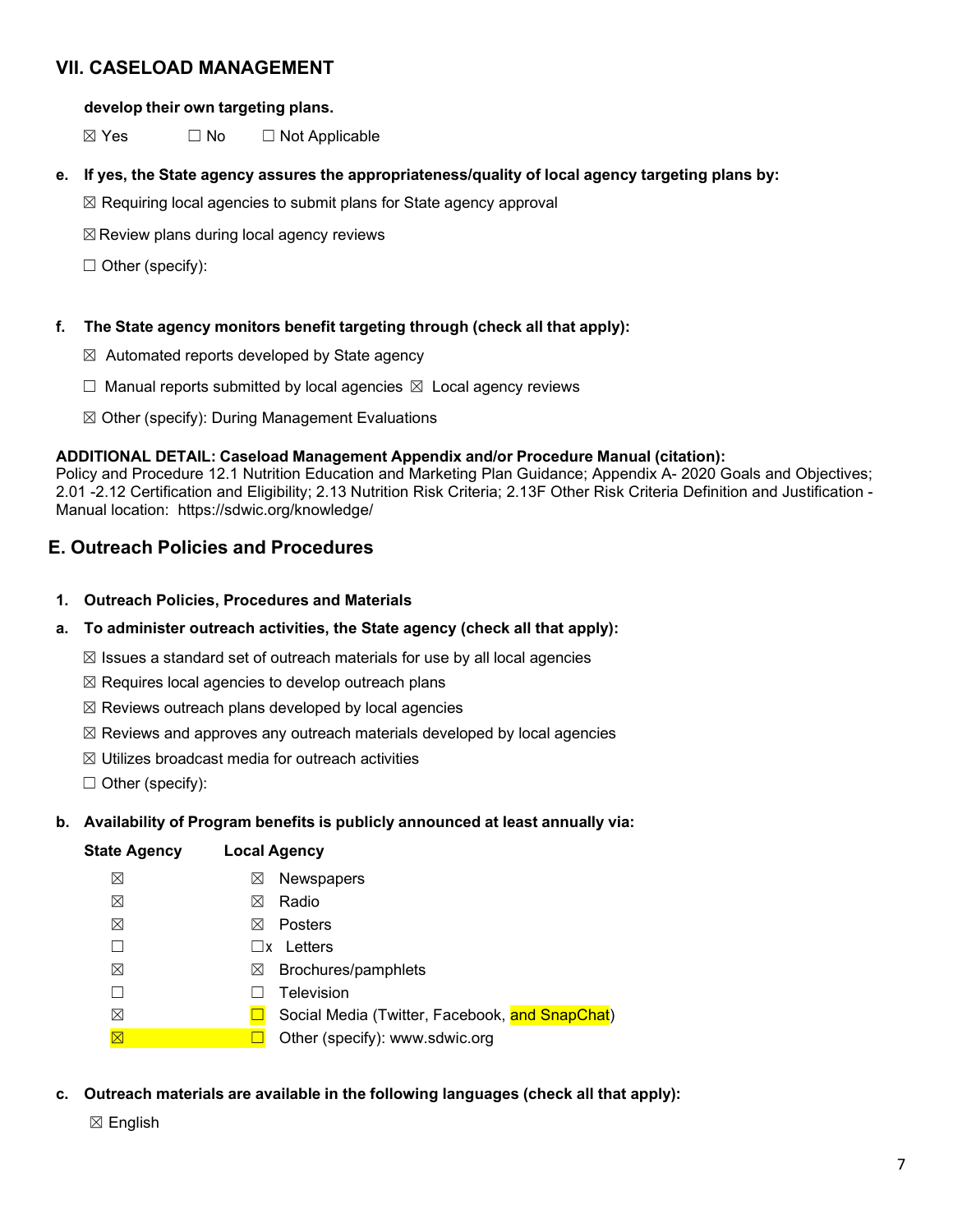- ☒ Spanish
- ☐ Vietnamese
- $\Box$  Tribal Language(s)
- $\boxtimes$  Other (specify): SD WIC website [\(www.sdwic.org\)](http://www.sdwic.org/) through Google translate can be converted to over 100

**languages** 

- **d. Outreach materials are distributed to (check all that apply):**
	- $\boxtimes$  Health and medical organizations
	- $\boxtimes$  Hospitals and clinics
	- ☒ Welfare and unemployment offices or social service agencies
	- $\boxtimes$  Migrant farmworker organizations
	- $\boxtimes$  Indian and tribal organizations
	- ☒ Homeless organizations
	- $\boxtimes$  Faith-based and community organizations in low-income areas
	- $\boxtimes$  Shelters for victims of domestic violence
	- ☒ Food Banks
	- ☐ Head Start Centers
	- $\Box$  Other (specify):

#### **ADDITIONAL DETAIL: Caseload Management Appendix and/or Procedure Manual (citation):**

- Outreach Policies and Procedures 246.4(a)(5)(i-)(ii); (6), (7), (19), and (20): describe the types of outreach materials used, where these materials are directed, special agreements with other service organizations and how special populations are addressed. Also, provide data on unserved and underserved areas.
- Informational flyers, "Pass WIC On" are distributed annually to the Department of Social Services for a mass mailing to DSS recipients and then monthly to brand new recipients on the Program as well as to the Division of Child Care Services, healthcare systems, migrant workers, unemployment recipients.
- A marketing plan developed will be used to target efforts at attracting high risk WIC participants. The plan includes marketing strategies and materials to use by the Local Agency staff in their individual communities for special populations as well as general potential eligible.
- Each year emphasis will be placed on a different component of the plan in an effort to reach the most in need of WIC services. Sections of the plan include marketing strategies by the State Office and Local Agency staff. These include:
- STATE OFFICE: 1) Marketing through outreach to health care facilities, colleges, institutions and tribal officials; 2) Marketing through outreach to legislatures; 3) Marketing through coordination with Department of Social Services Program (SNAP, TANF, CHIP, and Medicaid); 4) Marketing through National Nutrition Month Campaign. 5) Marketing through National Breastfeeding Month Campaign
- LOCAL AGENCIES: 1) Community Needs Assessment; 2) Marketing through news release/news articles and public services announcements; 3) Marketing through newspaper/magazine feature stories; 4) Marketing through professional organization and agency newsletters; 5) Marketing through nutrition education presentations; 6) Marketing through the participants; 7) Marketing through outreach to new parents; 8) Marketing through outreach to community resources; 9) Marketing through outreach to local and area businesses; 10) Marketing through outreach to schools; 11) Marketing through outreach to government officials.

Each Local Agency must select 1 marketing goal and plan at least 3-5 marketing activities during the year.

March National Nutrition Month provides an excellent opportunity to share the importance of nutrition across the state.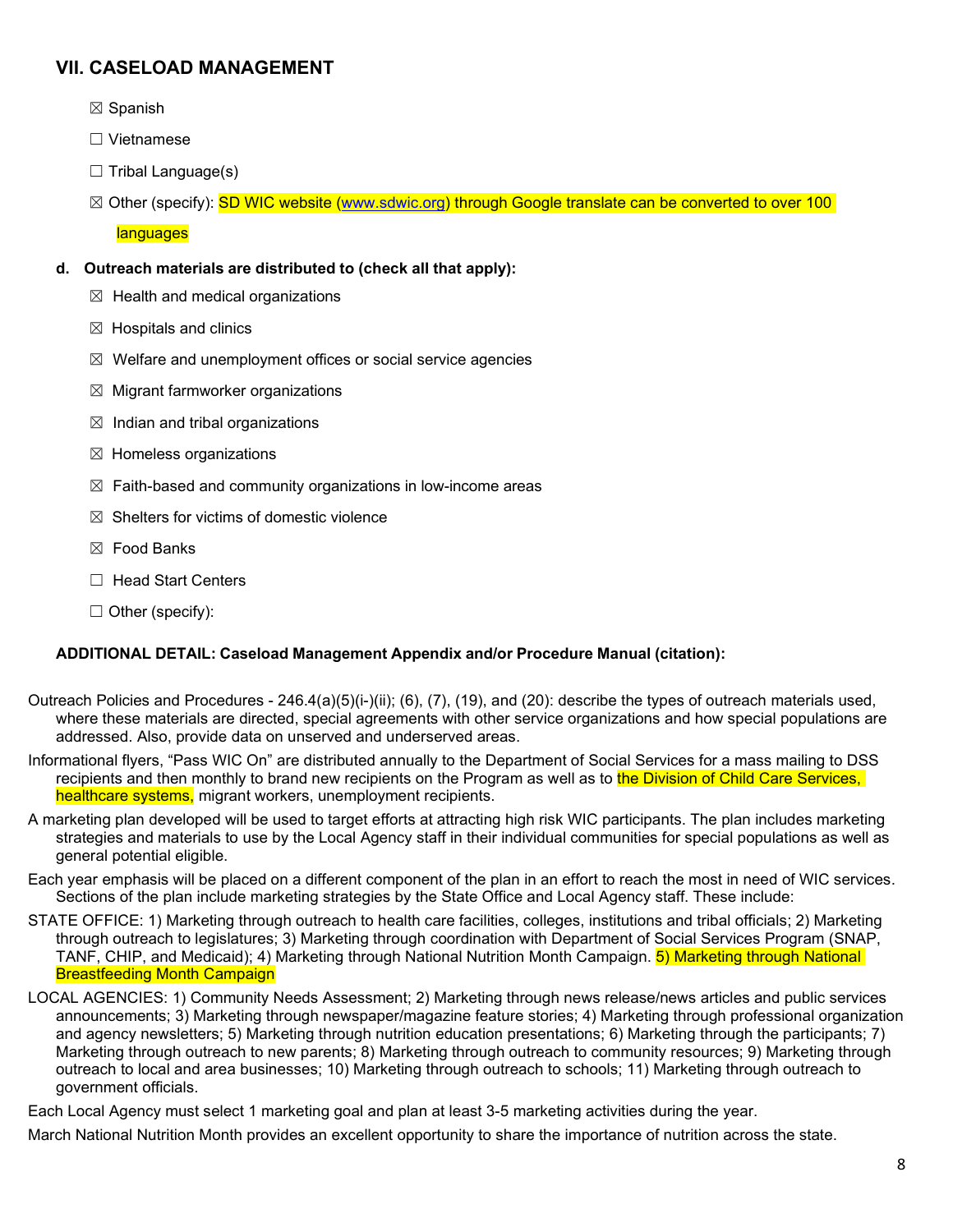Campaign materials about National Nutrition Month are utilized and distributed to Local WIC Agencies. Cooperation between the South Dakota Department of Health, The Nutrition Coordinating Committee and other nutrition education programs/agencies in the state are done to proclaim March as National Nutrition Month.

- National Breastfeeding Month in August provides an opportunity to support and acknowledge the importance of breastfeeding to the health of South Dakota and promote the breastfeeding support services provided by the WIC office. Campaign materials are utilized and distributed to Local Agencies, promotion of WICs professional and peer support is ran on social media and the Governors Executive Proclamation of Breastfeeding Month and DOH News Release is publicized among other promotion activities.
- Title XIX has expanded Medicaid coverage for pregnant women up to 133% of federal poverty level to receive prenatal care. Pregnant women under Title XIX are referred to the Local WIC Agencies for potential eligibility. The program "Baby Care" is case management of pregnant women to improve and expand health care for pregnant women and infants. A formal coordinated process for referrals to and from WIC is part of the program.
- Healthy SD Stakeholders this group consists of all entities in the state that deal with healthy living. The group meets every other month to discuss and coordinate activities throughout the state.

At the Regional Level:

- \*State Office staff and Nutrition staff provide in-service for the Community Health Nurses on a regular basis--interested health professionals are invited to attend.
- \*Nutrition and nursing staff appear on radio programs from time to time to explain the Program and where and how to apply for benefits.
- \*Various weekly and daily newspapers do periodic features on the WIC Program and carry information on where to get additional information.
- \*Establish local contacts of supervisor areas with Social Services, MCH staff, etc. to coordinate efforts, early referrals, and program awareness.
- \*Nutrition Staff contact Social Service staff locally and attend staff meetings periodically to stay up-to-date on expanded coverage, eligibility requirements, and referrals and contact persons.

\*A community needs assessment is done by State Office staff and then reviewed by Local Agency staff to determine Local Agency needs. From results of the assessment, appropriate marketing activities from the Marketing Plan will be chosen to meet the needs of the community and special populations to target.

\*Nutrition Staff target counties with the highest potential eligible WIC populations. They utilize the established annual When an ITO State agency operates as both the State and local agency "All" should be checked.

- **2. Accessibility to Special Populations**
- a. The State agency requires [all, some, none] local agencies to implement the following to meet the special **needs of employed applicants/participants.**

| All         | Some          | <b>None</b> |                                                                                                         |
|-------------|---------------|-------------|---------------------------------------------------------------------------------------------------------|
| ⊠           |               |             | Early morning/evening clinic hours by appointment                                                       |
| $\Box$      | ⊠             |             | Early morning/evening clinic hours, walk-in basis                                                       |
| $\Box$      | ⊠             |             | Weekend hours, by appointment                                                                           |
| $\Box$      |               | ⊠           | Weekend hours, walk-in basis                                                                            |
| ⊠           |               |             | Priority appointment scheduling during regular clinic operations                                        |
| $\Box$      |               | X           | Food instrument/cash value voucher mailing procedures specifically designed for<br>working participants |
| $\boxtimes$ | $\mathsf{L}$  |             | Expedited clinic procedures for working participants                                                    |
| $\Box$      | $\mathcal{L}$ | ⊠           | Evening/weekend nutrition education classes                                                             |
| $\Box$      | $\boxtimes$   |             | Other (specify): online nutrition lessons though wichealth.org                                          |
|             |               |             |                                                                                                         |

**b. The State agency requires/authorizes [all, some, none] local agencies to implement the following to meet**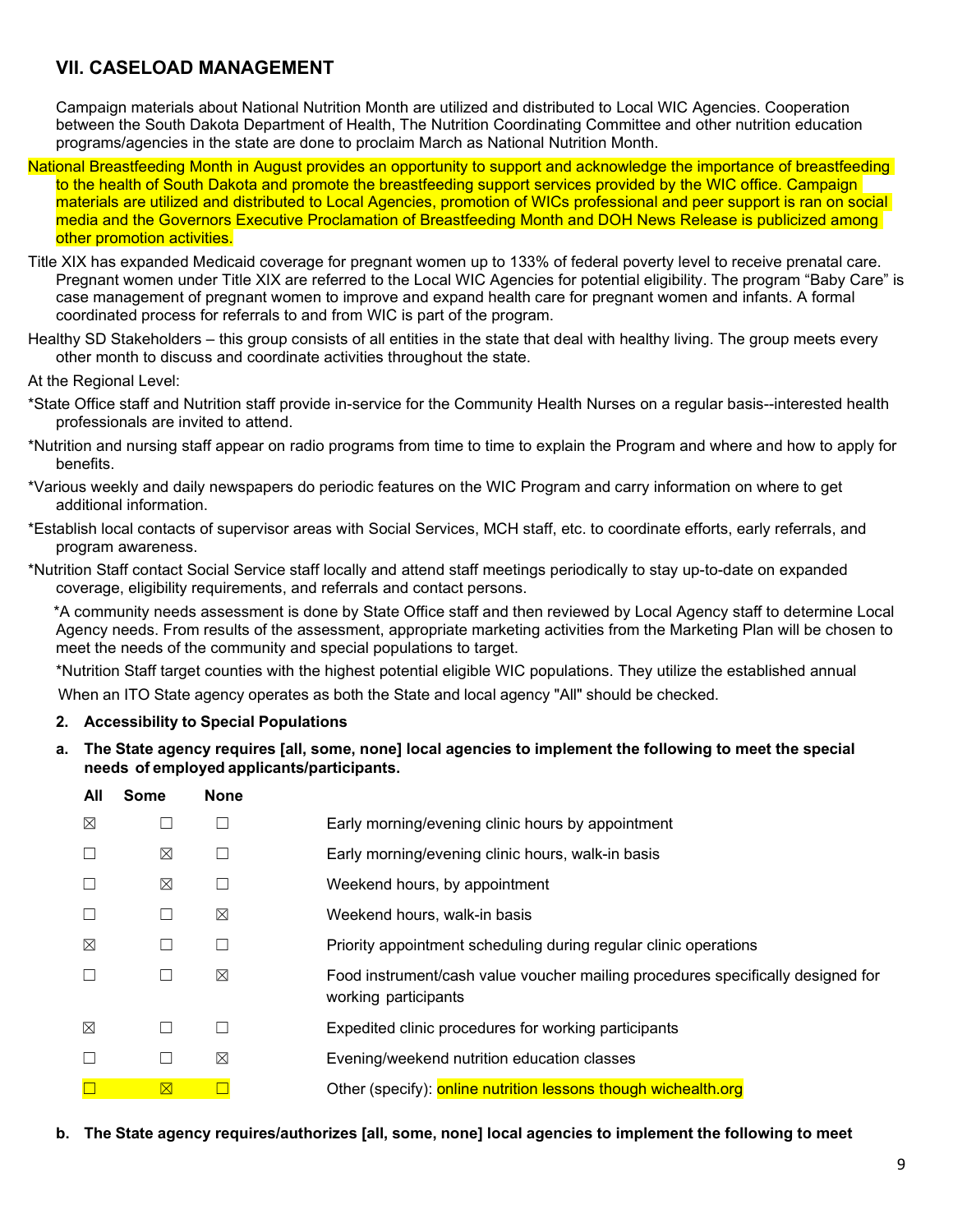#### **the special needs of rural participants (check all that apply):**

| All         | Some | None |                                                                                                                     |
|-------------|------|------|---------------------------------------------------------------------------------------------------------------------|
| ⊠           |      |      | Special clinic hours to accommodate travel time to clinic sites                                                     |
|             |      | ⊠    | Use of mobile clinics to rural areas                                                                                |
|             |      | ⊠    | Food instrument/cash value voucher mailing procedures specifically designed<br>for rural participants               |
| ⊠           |      |      | Special appointment/scheduling procedures for rural participants who do not have<br>access to public transportation |
| $\boxtimes$ |      |      | Special food instrument/cash value voucher issuance cycles for rural participants                                   |
|             |      |      | (check one): $\Box$ 2 months issuance, $\boxtimes$ 3 months issuance<br>Other (specify):                            |

#### **c. The State agency requires/authorizes [all, some, none] local agencies to implement the following to meet the special needs of migrant families (check all that apply):**

| All | Some | <b>None</b> |                                                                                                                                                         |
|-----|------|-------------|---------------------------------------------------------------------------------------------------------------------------------------------------------|
|     |      | $\boxtimes$ | Formal coordination with rural/migrant health centers                                                                                                   |
|     |      | ⊠           | Special outreach activities aimed at migrants                                                                                                           |
| ⊠   |      |             | Special clinic hours/locations to service migrant populations                                                                                           |
| ⊠   |      |             | Expedited appointment procedures to accommodate migrant families                                                                                        |
| ⊠   |      |             | Special food instrument/cash value voucher issuance cycles for migrant families<br>(check one): $\Box$ 2 months issuance; $\boxtimes$ 3 months issuance |
|     |      |             | Other (specify):                                                                                                                                        |

- **d. The State agency has in place formal agreements with one or more contiguous States to facilitate service continuity to migrants (exclusive of normal verification of certification procedures):**
	- $\Box$  Yes (If yes, please identify the State agencies  $\boxtimes$  No with whom formal agreements exist):
- **e. The State agency requires [all, some, none] local agencies to implement the following proceedings to facilitate service to homeless families/individuals (check all that apply):**

| All         | <b>Some</b> | <b>None</b> |                                                                                                                                               |
|-------------|-------------|-------------|-----------------------------------------------------------------------------------------------------------------------------------------------|
| ⊠           |             |             | Provide homeless applicants with a list of shelters/facilities that fulfill WIC Program<br>requirements                                       |
| Г           | ш           | $\boxtimes$ | Undertake regular and ongoing outreach to homeless individuals                                                                                |
| $\boxtimes$ | L           |             | Routinely monitors facilities serving homeless participants to ensure WIC foods are not<br>subsumed into commercial food service              |
|             | ш           | ⊠           | Implement formal agreement with other service providers to facilitate referrals of homeless<br>families/individuals                           |
| ⊠           | П           |             | Secure a written statement from the facility attesting to compliance with the requisite<br>conditions for WIC services in a homeless facility |
| $\boxtimes$ | L           |             | Establish, to the extent practicable, plans to ensure that the three conditions in<br>$246.7(m)(1)(i)$ regarding homeless facilities are met  |
|             |             |             | Other (specify):                                                                                                                              |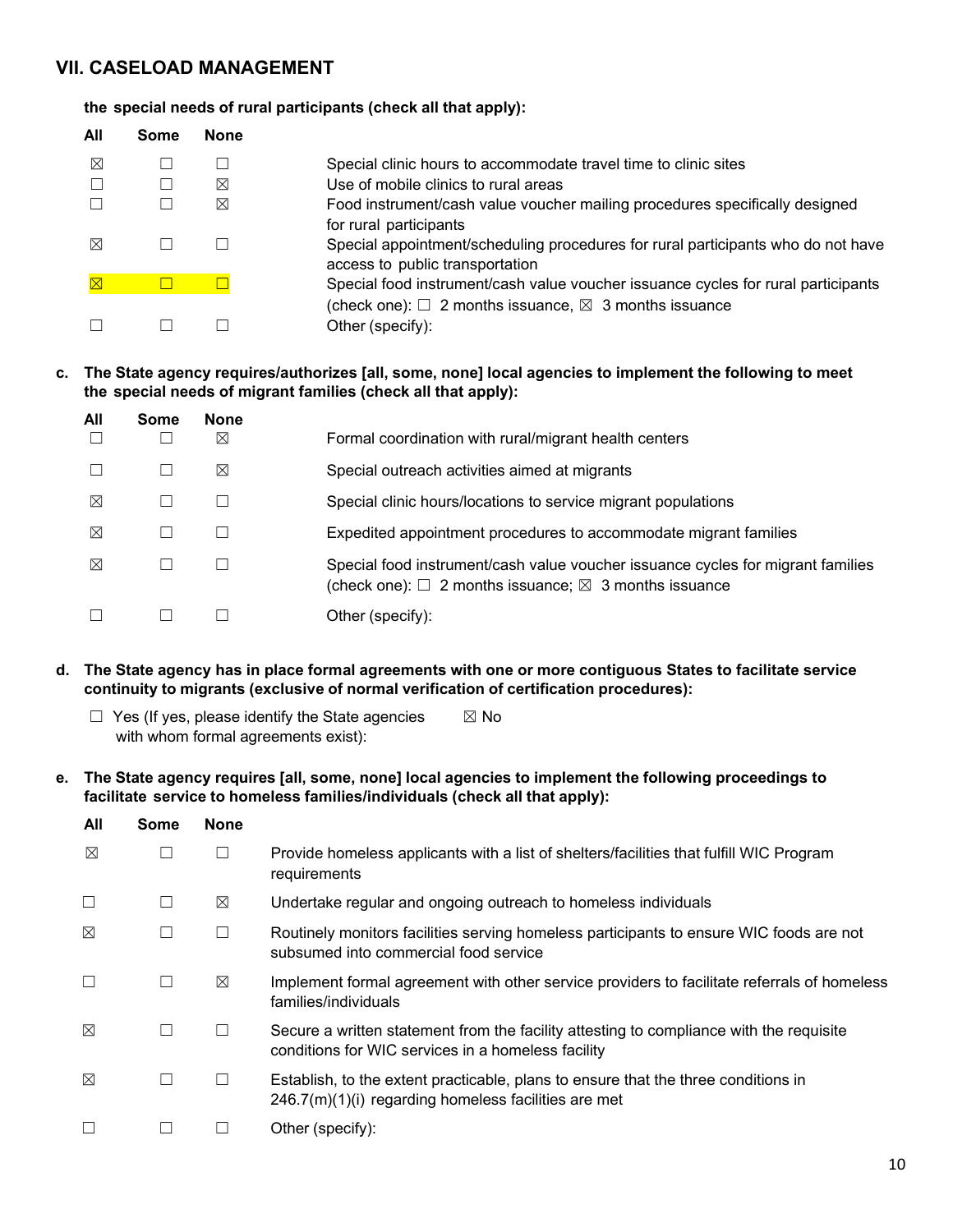**ADDITIONAL DETAIL: Caseload Management Appendix and/or Procedure Manual (citation): Refer to policy 2.12 Homeless/Migrant Family Eligibility and 1.04 Agreements**

- **3. Unserved Geographical Areas**
- **a. State agency's definition of an unserved geographic area (specify): SD provides Statewide services. Underserved are identified annually and focus is now being placed on reaching out to those communities through satellite clinics. We have permanent facilities in all counties with the exceptions of (Campbell, Corson, Harding, Mellette, Todd and Sully). Most of the participants within the Corson county are served by the ITO from Standing Rock Reservation. Todd county is mostly served through the Rosebud ITO. Campbell, Corson, Mellette and Sully are within 30 miles of another clinic. Harding is served as needed. Closest clinics are within 50 miles of the location. Each year we review potential eligible information utilizing data provide by our DOH Vital Statistics Epidemiologist. The report takes into consideration: Infant mortality rates per 1,000 births; Premature (<2500 grams) birth rates per 1,000 live births; neonatal mortality rates per 1,000 births; Per Capita income rates divided by 1,000; Teen (15-19) birth rates per 1,000 population. Data is compiled utilizing U.S. Census Bureau estimates, American Community Survey.**
- **b. Please list unserved geographic areas or attach a list to appendix:**

☒ **No current unserved areas (check if applicable)**

**ADDITIONAL DETAIL: Caseload Management Appendix and/or Procedure Manual (citation):**

**Appendix F – Affirmative Action Plan – Section III Caseload Management**

- **4. Underserved Geographic Areas**
- a. State agency's definition of an underserved geographic area and a discussion of how the State prioritizes **areas in descending order (specify):**

**Policy/Procedure 1.06B Criteria for Establishing WIC clinic Sites – Section II Local Agencies – VII Caseload Management. SD Provides Statewide Services. See above criteria for annual review of underserved and Appendix F – Affirmative Action Plan**

- ☒ **No current underserved areas (check if applicable)**
- b. The State agency has a list on file of served and/or underserved geographic areas including the number **of newly potential applicants, the priority level currently being served, and participation.**

 $\boxtimes$  Yes  $\Box$  No

- c. The names and addresses of all local agencies found in the last FNS-648 Report, reflect all local agencies **currently in operation.**
	- $\boxtimes$  Yes  $\Box$  No, an update list is provided in the Appendix  $\Box$  N/A, State agency has no local agencies

#### **ADDITIONAL DETAIL: Caseload Management Appendix and/or Procedure Manual (citation):**

**[www.sdwic.org](http://www.sdwic.org/) includes map, directions, addresses, email and phone for each Local Agency. These are also listed on the DOH website.**

#### **5. The State agency has a plan to:**

 $\Box$  Inform potential local agencies of the Program and the availability of technical assistance in implementation

Describes how State agencies will take all reasonable actions to identify potential local agencies.

 $\Sigma$  Encourage potential and existing local agencies to implement or expand operations in the neediest one-third of all areas unserved or partially served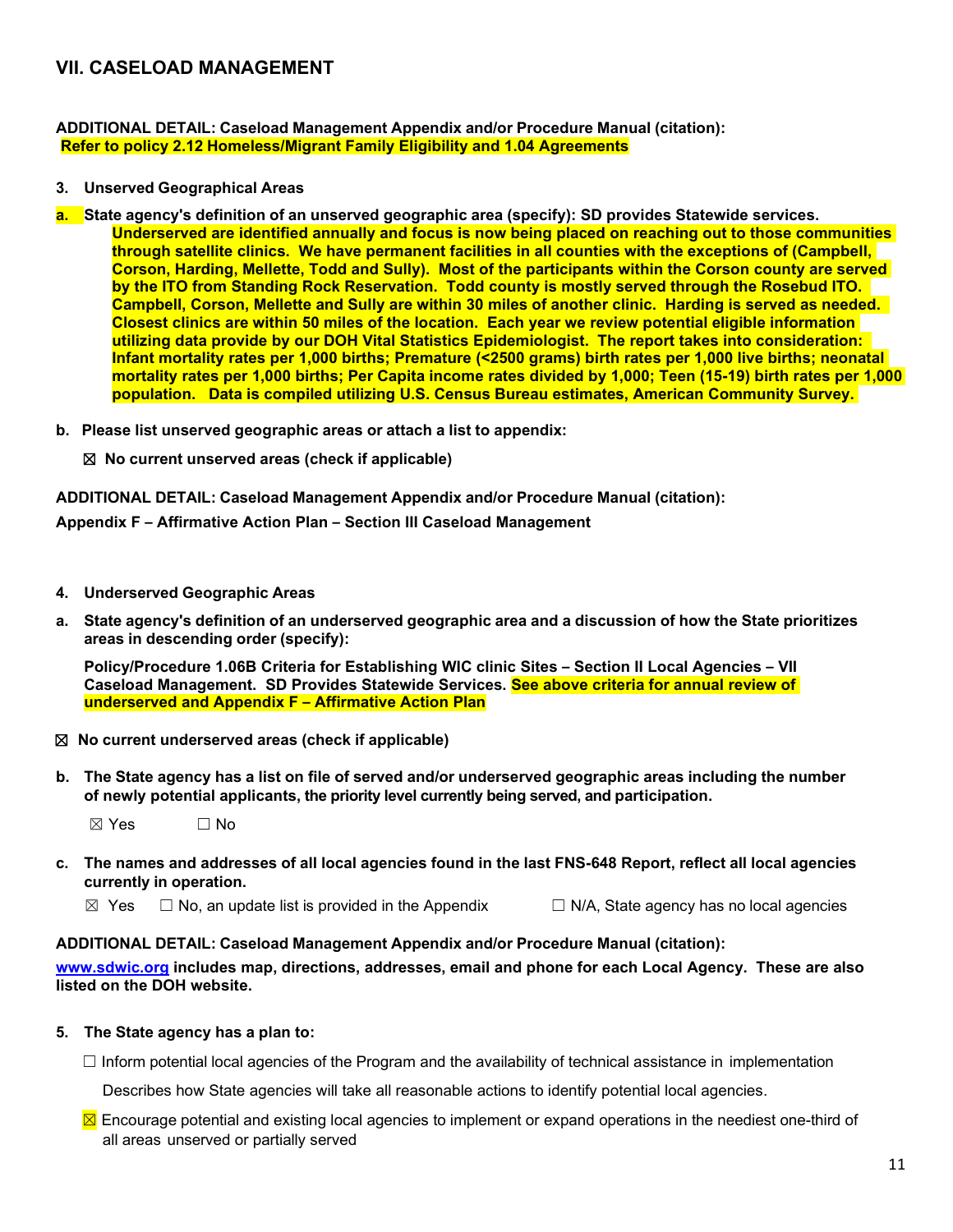☐ The State agency does not have local agencies and does not plan to have local agencies. Explanation of how underserved and/or partially served areas are addressed is below.

**ADDITIONAL DETAIL: Caseload Management Appendix and/or Procedure Manual (citation) AND/OR State agency/ITO explanation of how the State agency without local agencies addresses underserved or partially served areas:**

**Outreach Policies and Procedures - 246.4(a)(5)(i-)(ii); (6), (7), (19), and (20): describe the types of outreach materials used, where these materials are directed, special agreements with other service organizations and how special populations are addressed. Also, provide data on unserved and underserved areas.**

**Informational flyers, "Pass WIC On" are distributed annually to the Department of Social Services for a mass mailing to DSS recipients and then monthly to brand new recipients on the Program as well as to the Division of Child Care Services, healthcare systems, migrant workers, unemployment recipients.**

**A marketing plan developed will be used to target efforts at attracting high risk WIC participants. The plan includes marketing strategies and materials to use by the Local Agency staff in their individual communities for special populations as well as general potential eligible.**

**Each year emphasis will be placed on a different component of the plan in an effort to reach the most in need of WIC services. Sections of the plan include marketing strategies by the State Office and Local Agency staff. These include:**

**STATE OFFICE: 1) Marketing through outreach to health care facilities, colleges, institutions and tribal officials; 2) Marketing through outreach to legislatures; 3) Marketing through coordination with Department of Social Services Program (SNAP, TANF, CHIP, and Medicaid); 4) Marketing through National Nutrition Month Campaign.**

**LOCAL AGENCIES: 1) Community Needs Assessment; 2) Marketing through news release/news articles and public services announcements; 3) Marketing through newspaper/magazine feature stories; 4) Marketing through professional organization and agency newsletters; 5) Marketing through nutrition education presentations; 6) Marketing through the participants; 7) Marketing through outreach to new parents; 8) Marketing through outreach to community resources; 9) Marketing through outreach to local and area businesses; 10) Marketing through outreach to schools; 11) Marketing through outreach to government officials.**

**Each Local Agency must select 1 marketing goal and plan at least 3-5 marketing activities during the year. March National Nutrition Month provides an excellent opportunity to share the importance of nutrition across the state. Campaign materials about National Nutrition Month are utilized and distributed to Local WIC Agencies. Cooperation between the South Dakota Department of Health, The Nutrition Coordinating Committee and other nutrition education programs/agencies in the state are done to proclaim March as National Nutrition Month.**

**Title XIX has expanded Medicaid coverage for pregnant women up to 133% of federal poverty level to receive prenatal care. Pregnant women under Title XIX are referred to the Local WIC Agencies for potential eligibility. The program "Baby Care" is case management of pregnant women to improve and expand health care for pregnant women and infants. A formal coordinated process for referrals to and from WIC is part of the program.**

**Healthy SD Stakeholders – this group consists of all entities in the state that deal with healthy living. The group meets every other month to discuss and coordinate activities throughout the state. At the Regional Level:**

**\*State Office staff and Nutrition staff provide in-service for the Community Health Nurses on a regular basis- interested health professionals are invited to attend.**

**\*Nutrition and nursing staff appear on radio programs from time to time to explain the Program and where and how to apply for benefits.**

**\*Various weekly and daily newspapers do periodic features on the WIC Program and carry information on where to get**

**additional information.**

**\*Establish local contacts of supervisor areas with Social Services, MCH staff, etc. to coordinate efforts, early referrals, and program awareness.**

**\*Nutrition Staff contact Social Service staff locally and attend staff meetings periodically to stay up-to-date on expanded coverage, eligibility requirements, and referrals and contact persons.**

**\*A community needs assessment is done by State Office staff and then reviewed by Local Agency staff to**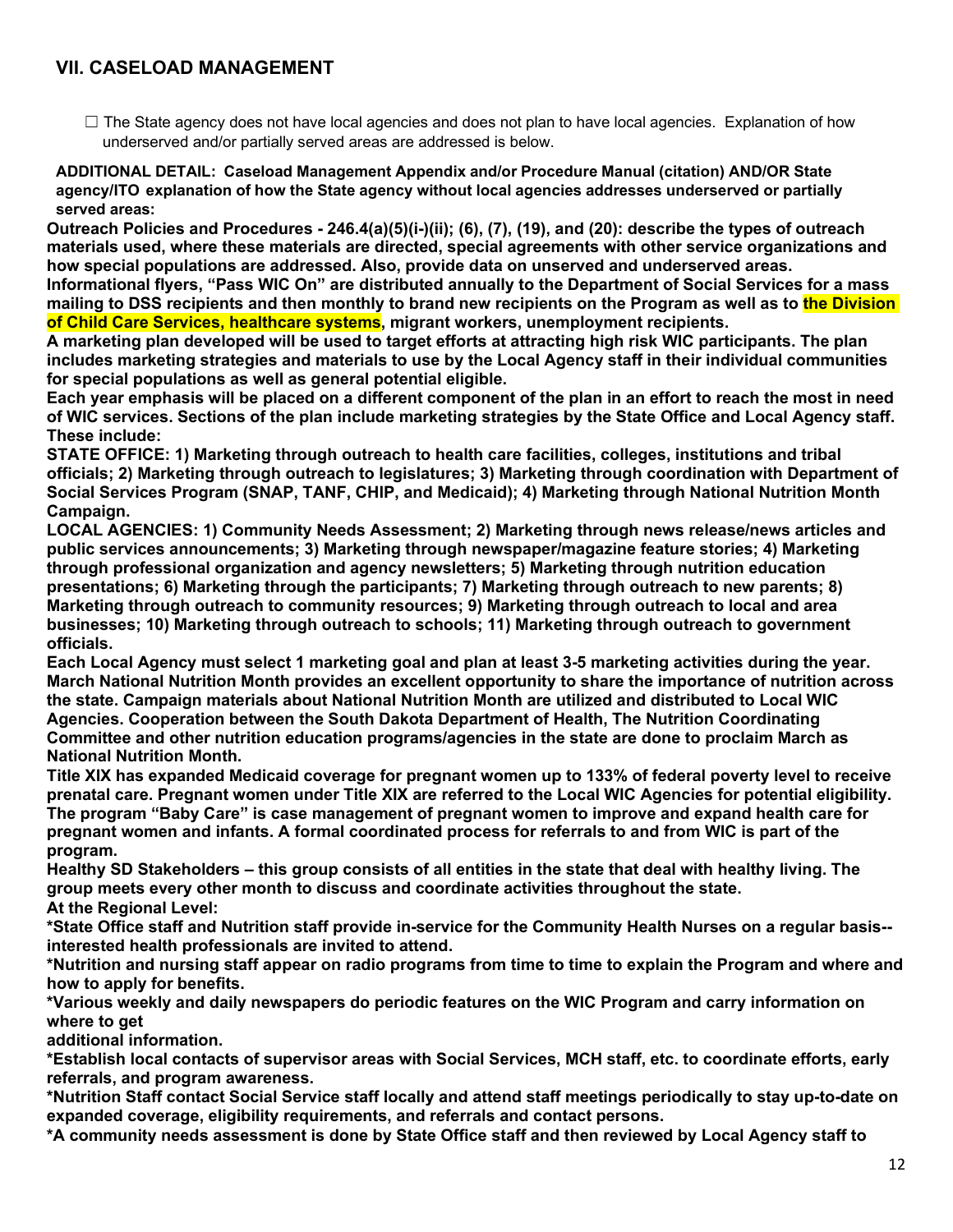**determine Local Agency needs. From results of the assessment, appropriate marketing activities from the Marketing Plan will be chosen to meet the needs of the community and special populations to target. \*Nutrition Staff target counties with the highest potential eligible WIC populations. They utilize the established annual Local Agency marketing plans.**

## <span id="page-12-0"></span>**F. Waiting List Management and Procedures**

**1. The State agency has specific policies/procedures for the establishment and maintenance of waiting lists, which are used by all local agencies.**

 $\boxtimes$  Yes  $\Box$  No

- **2. Waiting list procedures are uniform throughout the State.**
	- $\boxtimes$  Yes  $\Box$  No, but State agency approves all exceptions
	- $\Box$  No, local variation allowed without State agency approval
- **3. The State agency routinely monitors waiting lists.**  $\Box$  Yes  $\Box$  No  $\boxtimes$  No. for the current Fiscal Year, the State agency does not have a waiting list.

#### **4. The State agency requires/allows subprioritization of waiting lists by (check all that apply):**

- ☒ No subprioritization permitted ☐ Income
- ☐ Nutrition risk ☐ Age
- ☐ Point system
- $\Box$  Special target populations (specify):
- $\Box$  Other (specify):

#### **5. The State agency requires pre-screening for certification of individuals prior to placement on waiting lists.**

- ☒ Yes
- $\Box$  No, only categorical eligibility established
- ☐ No, only categorical and income eligibility established
- $\Box$  No, local agency variation
- $\Box$  Other (specify):

# **6. Waiting lists are maintained:**

□ Manually

- $\boxtimes$  Automated system linked to State agency's central system
- $\Box$  Automated system, stand alone at some/all local agencies
- **7. Telephone requests for placement on the waiting list are accepted.**

 $\boxtimes$  Yes  $\Box$  No

8. The State agency requires all local agencies to maintain waiting lists (telephone and/or pre-certification) with